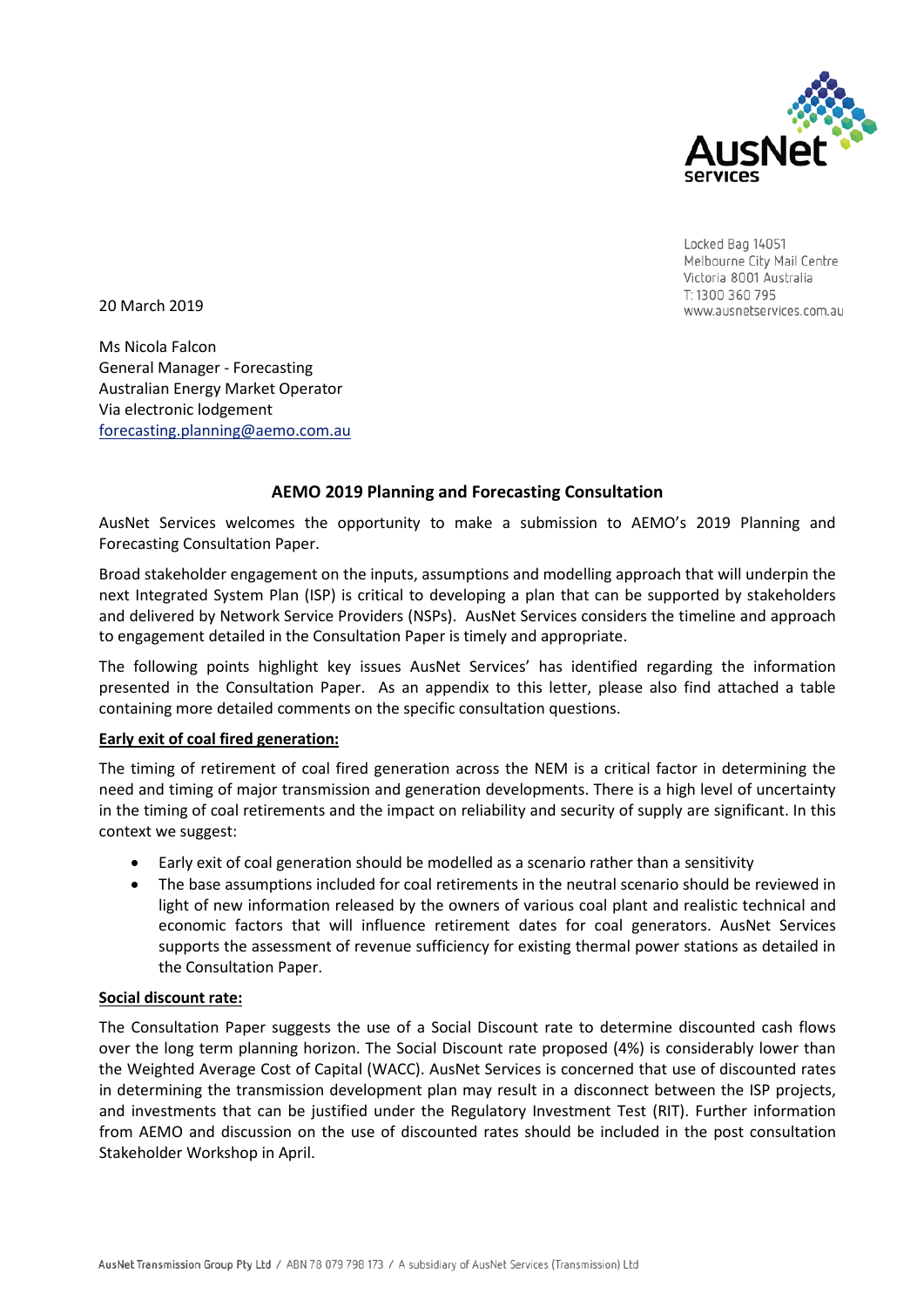## **Renewable Energy Zones (REZs) and Interconnector options:**

Accurate identification of REZs is important to ensure low emissions generators can join the power system at the lowest cost. Many areas of Victoria satisfy the criteria for efficiently located REZ including high wind and solar resource and proximity to network and load. We suggest adjustments to the Victorian REZ and representation of locations factors provided in the Consultation Paper as follows:

• The addition of a new REZ in Central Northern Victoria around the Glenrowan and Shepparton terminal stations (indicated by green oval). This area satisfies many of the REZ locational factors and has a high level of interest from renewables developers (2713 MW of current enquiries and applications according to AEMO latest information). This would also suggest alternative interconnector options from VIC to NSW through central Victoria and the new REZ.



• Locational cost factors shown in Figure 4 of the Consultation Paper should be more clearly represented to show the relativities between locational costs in different jurisdictions. The use of the High, Medium and Low colour coding in each State is misleading and does not show that the "High" cost locations in Victoria are in fact equivalent in cost (or lower) than the "Low" cost locations in other States. Further explanation on how locational cost factors and the "Groupings" (High, Medium and Low) are intended to be applied in the modelling would be beneficial.

# **Resilience**

AusNet Services supports the need for further work on modelling and valuing resilience, in recognition of the broad range of risks and uncertainties that exist in current environment.

## **Renewable Energy Targets and Policies**

The current Victorian Renewable Energy Targets and associated energy policy settings are not fully reflected in the assumptions workbook and should be reviewed to capture recent policy announcements including Solar Homes and the longer term legislated targets (further detail provided in attachment).

## **Distributed Energy Resources (DER)**

The inputs and assumptions for DER are comprehensive; however, the treatment of the "local network" to which they are connected is unclear. Consideration of locational factors of DER could inform a more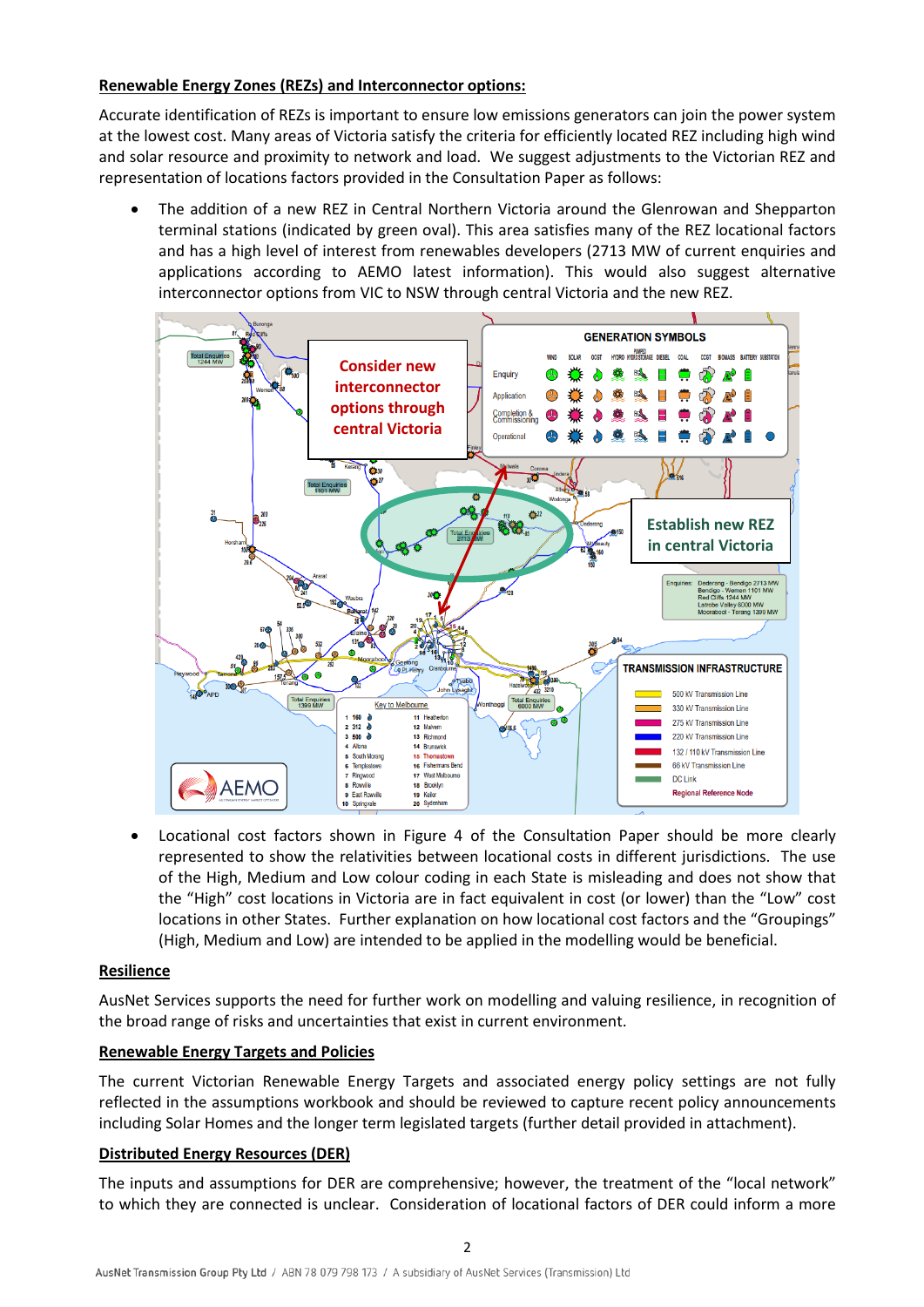accurate prediction of operational characteristics where there may be a conflict between market services (particularly for VPP modelling) and network services at the distribution level.

#### **Operational Constraints**

AusNet Services suggest that AEMO include outage constraint equations in market simulations due to their increasing prevalence and impact. NSPs are required to take outages to maintain, refurbish, and replace assets on the network as well as for connection of new customers. If outage constraints are not considered in planning analysis, augmentation may be deferred to a point where it is no longer achievable or the existing assets can no longer be maintained. Operational constraints should be considered in determining the timing of transmission developments.

In addition, AusNet Services is experiencing increasing difficulty in limiting the number and level of constraints placed on generators when planning and co-ordinating outages of network elements for necessary maintenance and project works. This is causing significant lost revenue for generators and increased market impact due to constrained generation.

AusNet Services looks forward to participating in the subsequent stakeholder engagement workshops and other activities and can provide further information on the points in this submission if required. Please contact Jacqui Bridge, Manager Transmission Network Development, if we can assist with queries in relation to this submission.

Yours sincerely,

Johndge

Jacqueline Bridge Manager, Transmission Network Development **AusNet Services**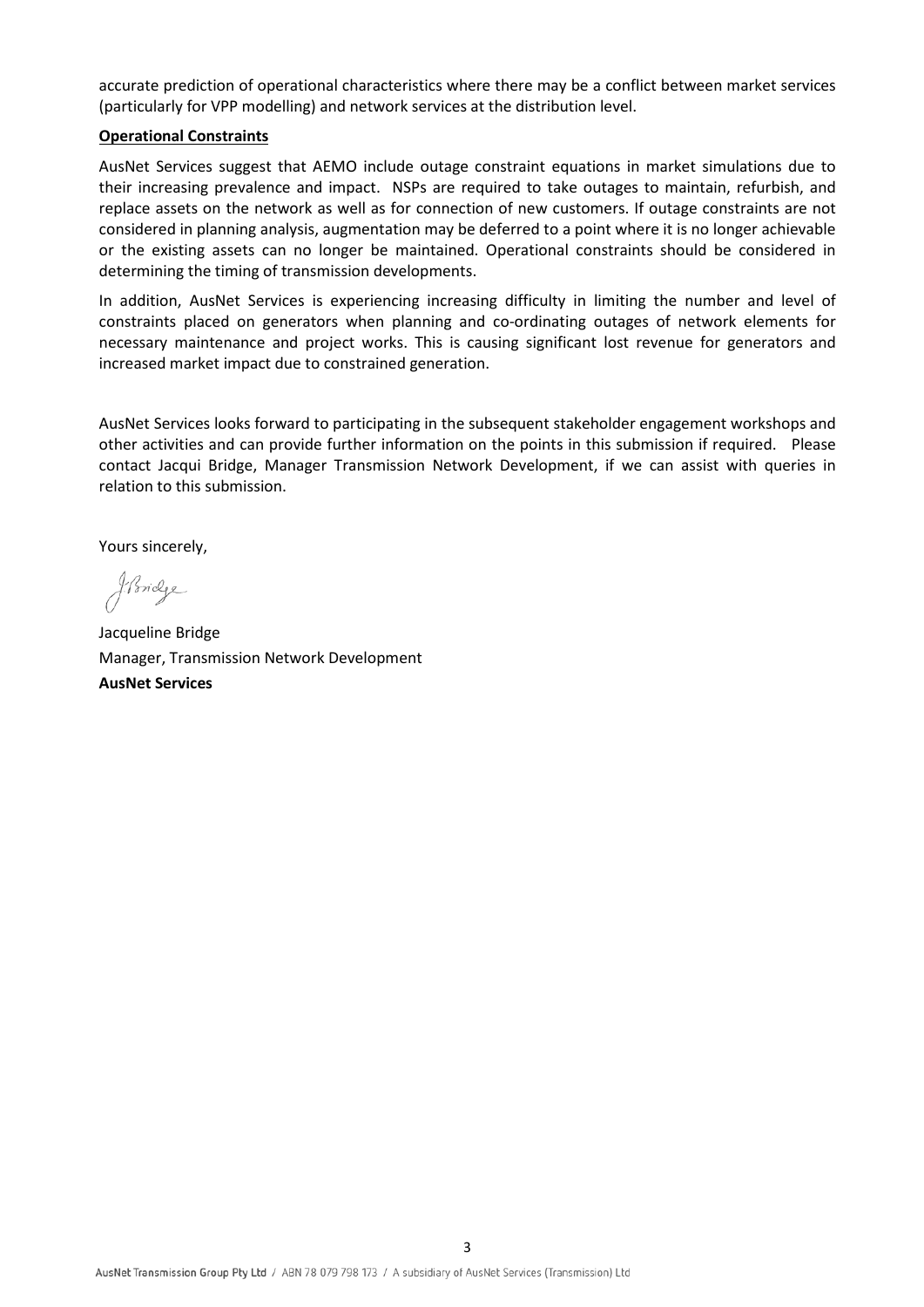## **Appendix – AusNet Services Responses to 2019 Planning and Consultation Paper**

| <b>Consultation</b><br><b>Paper section</b> | <b>AusNet Services Comments</b> |
|---------------------------------------------|---------------------------------|
|---------------------------------------------|---------------------------------|

## **2. STAKEHOLDER ENGAGEMENT**

#### **QUESTION 1**

How could AEMO further improve stakeholder engagement and confidence in the results of the 2019- 20 ISP and 2019 ESOO?

AusNet Services appreciates the effort that AEMO has made to improve engagement with consumers and stakeholders in the development of the next ISP and believes the timeline and approach proposed in the Consultation Paper is appropriate. AusNet Services is taking the opportunity to participate in various activities and working groups to increase the level of input and engagement from our organisation.

We note that the volume of materials provided in this Consultation Paper is considerable and few organisations (if any) would have the resources and capability to fully review and understand this suite information in order to provide the detailed feedback on all aspects, or to understand the potential influence each of these inputs may have on the outcomes of the ISP. AEMO should be aware of this asymmetry and take this into account in running the consultation process, we do not have a suggestion on how to improve this situation.

## **3. SCENARIOS**

## **QUESTION 2**

Do you agree that the proposed scenarios outlined in this section provide plausible and internally consistent future words for use in planning and forecasting publications? Do they provide sufficient stretch for forecasting and planning purposes? How could they be improved?

AEMO's Neutral, Slow Change, Fast Change and High DER scenarios offer common sense and plausible views of potential futures.

AEMO's input and assumptions worksheets could be improved by providing more context around some of the DER inputs. For example:

- Solar penetration forecasts (per cent of dwellings with rooftop PV)
- Number/average size of batteries
- Per cent of total vehicle fleet / per cent of new vehicle sales which are electric.

Such context would allow stakeholders to form a stronger view of how the forecasts may align with their own forecasts, or other forecasts in the public domain.

AusNet Services notes the inverse relationship between DER and large scale renewables in the nonneutral scenarios and whilst we believe this is an internally-consistent view of these scenarios, it will be important for AEMO to recognise that in Victoria, the Solar Homes package and VRET scheme are likely to result in high uptake of rooftop PV as well as high investment in large scale renewable generation.

AEMO has stated that it intends to include the timing of coal-fired generation retirements as a sensitivity. AusNet Services suggest that since early exit of coal generators has such a significant impact on the timing of transmission and generation development, that a scenario with early coal retirement should be considered in preference to a sensitivity analysis. The selected option (scenario or sensitivity) should reflect differing possibilities of technical remaining lives as well as economic or political factors.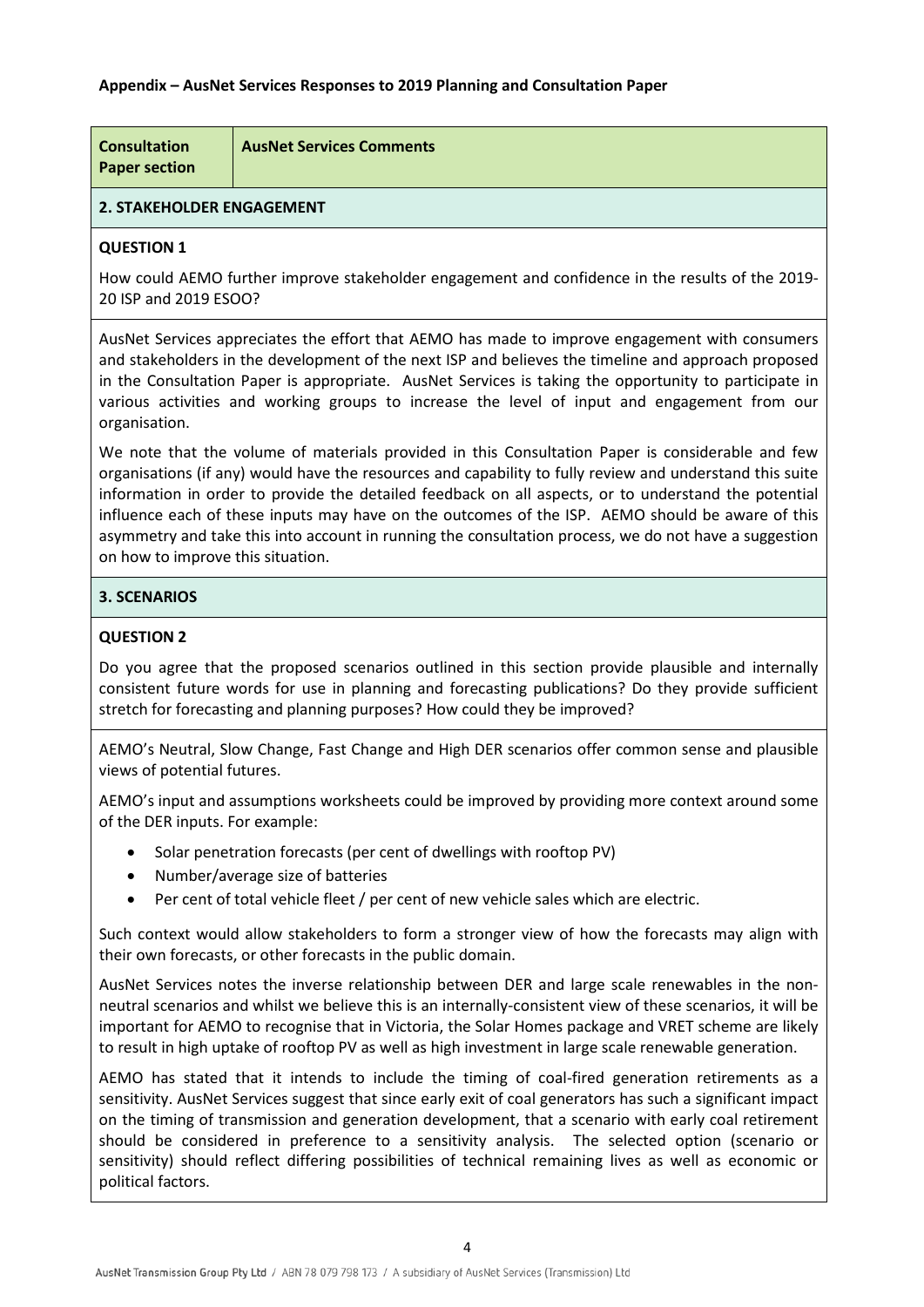**Consultation Paper section**

## **QUESTION 3**

What additional sensitivities should be explored in the 2019-20 ISP or 2019 ESOO, that could materially impact power system planning?

AusNet Services notes AEMO's intention to use a social discount rate (lower than the WACC for investment purposes) for the NPV assessment of transmission investments. AusNet Services supports the comments made by the ENA in its submission in relation to this matter. AusNet Services suggests that the impact of a lower social discount rate could be explored via sensitivity analysis, rather than as a feature of the four central scenarios.

Consideration of operational constraints within the modelling is important. Recent developments in Victoria have demonstrated that portions of the network have reached a point where planned or unplanned outages cannot be supported without constraints on generation and customer load at risk. This situation is not sustainable and should be accounted for in the modelling undertaken for the next ISP.

| <b>4. INPUTS AND ASSUMPTIONS</b>                                            |                                                                                                                                                                                                                                                                                                                                                                                                                                                                                                                                                                                                                                                                            |  |  |  |  |
|-----------------------------------------------------------------------------|----------------------------------------------------------------------------------------------------------------------------------------------------------------------------------------------------------------------------------------------------------------------------------------------------------------------------------------------------------------------------------------------------------------------------------------------------------------------------------------------------------------------------------------------------------------------------------------------------------------------------------------------------------------------------|--|--|--|--|
| 4.1.1<br>Customer<br><b>DER</b>                                             | Overall the Inputs and Assumptions for DER look to be quite comprehensive,<br>however the treatment/consideration of these in relation to the "local network" to<br>which they are connected is unclear. Assumed aggregated forecasts of DER<br>operation may be affected by local network constraints, and so it may be<br>advantageous to include mechanisms to modify expected DER operation in<br>alignment with the level of local network DER penetration;<br>It would be useful for DER forecasting to be more granular in a geospatial context<br>(e.g. clustering of EV penetration/charging within a local network can quickly lead<br>to asset overload issues) |  |  |  |  |
|                                                                             | There does not appear to be any direct mention of the use of DER for future<br>"distribution market" services in this section (e.g. reactive power support to relieve<br>local network voltage constraints). Whilst this is largely a future characteristic, it<br>may influence the first point listed above.                                                                                                                                                                                                                                                                                                                                                             |  |  |  |  |
| Virtual<br>4.1.3<br><b>Power Plants</b>                                     | The Consultation Paper focus in section 4.1.3 is on VPP action to address system<br>peaks rather than household drivers. As such, the consideration is primarily on<br>using the VPP as aggregated ESS, and on discharging energy to meet system needs.<br>There also needs to be consideration in the modelling for the impact of pseudo<br>"synchronous" charging behaviour on the respective local networks to which it is<br>connected, as this is already a known condition that results in abnormal use of the<br>network and consequent asset risks.                                                                                                                |  |  |  |  |
| 4.3 Key technical<br>and<br>economic<br>settings affecting<br>energy supply | Locational cost factors shown in Figure 4 of the Consultation Paper should be more<br>clearly represented to show the relativities between locational costs in different<br>jurisdictions. The use of the High, Medium and Low colour coding in each State is<br>misleading and does not show that the "High" cost locations in Victoria are in fact<br>equivalent in cost (or lower) than the "Low" cost locations in other States.                                                                                                                                                                                                                                       |  |  |  |  |
|                                                                             | Further explanation on how locational cost factors and the "Groupings" (High,<br>Medium and Low) are intended to be applied in the determination of REZ and in<br>the ISP modelling should be provided.                                                                                                                                                                                                                                                                                                                                                                                                                                                                    |  |  |  |  |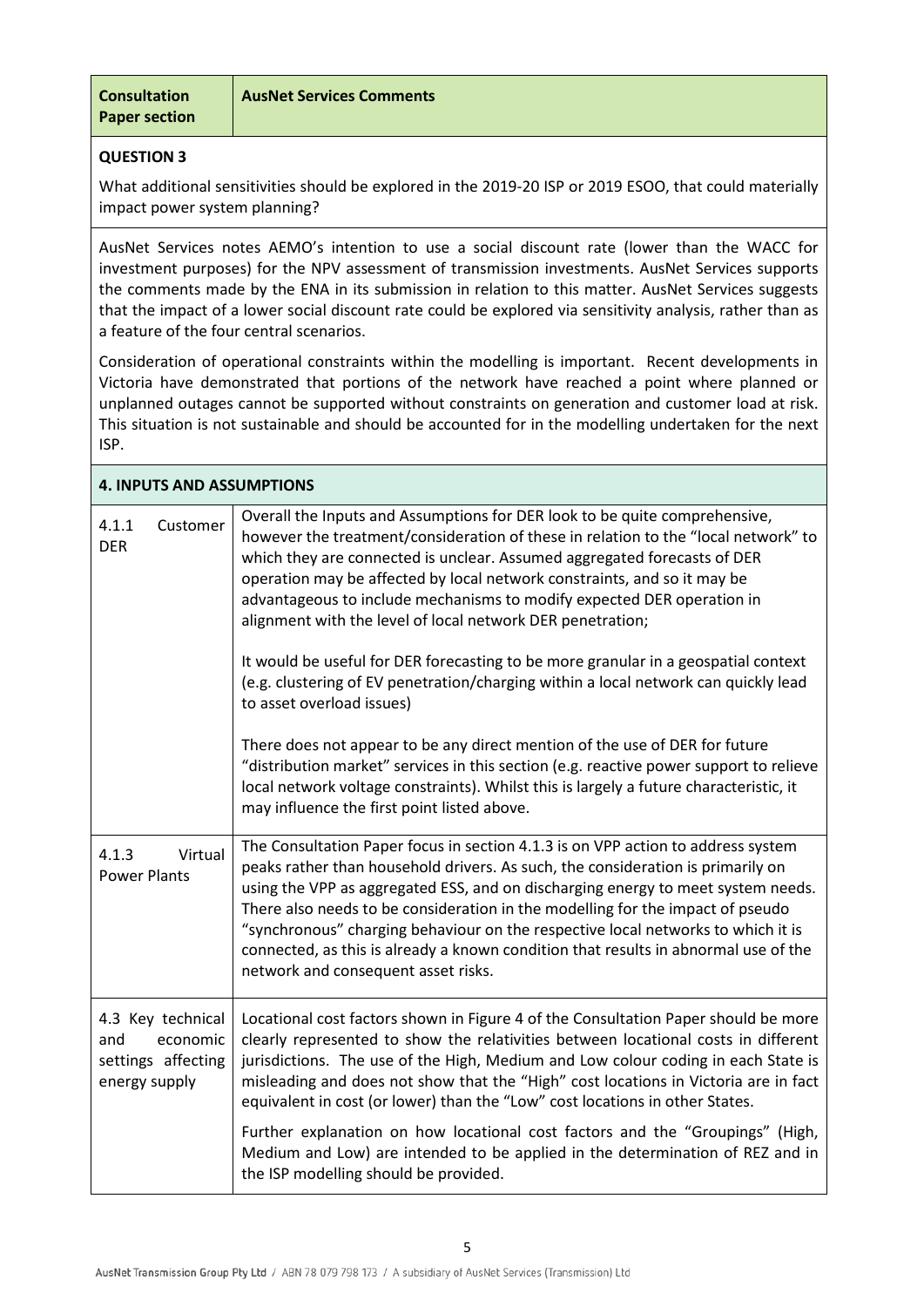| <b>Consultation</b><br><b>Paper section</b>      | <b>AusNet Services Comments</b>                                                                                                                                                                                                                                                                                                                                                                                                                                                                                                                                                                                                                                                                                                                                                                                                                                                                                                                                                                                                                                                                                                                                                                                                        |  |  |
|--------------------------------------------------|----------------------------------------------------------------------------------------------------------------------------------------------------------------------------------------------------------------------------------------------------------------------------------------------------------------------------------------------------------------------------------------------------------------------------------------------------------------------------------------------------------------------------------------------------------------------------------------------------------------------------------------------------------------------------------------------------------------------------------------------------------------------------------------------------------------------------------------------------------------------------------------------------------------------------------------------------------------------------------------------------------------------------------------------------------------------------------------------------------------------------------------------------------------------------------------------------------------------------------------|--|--|
| 4.5<br>Renewable<br><b>Energy Zones</b>          | ф.<br>aide<br>16<br>$\odot$<br>anberra<br>O.<br>Melbourn<br>0.07                                                                                                                                                                                                                                                                                                                                                                                                                                                                                                                                                                                                                                                                                                                                                                                                                                                                                                                                                                                                                                                                                                                                                                       |  |  |
|                                                  | <b>GENERATION SYMBOLS</b><br>PUMPED<br>Hydro Storage Diesel<br>COAL<br>Total Enquiri<br>1244 MW<br>Hay<br>COST<br><b>BIOMASS BATTERY SUBSTATION</b><br><b>Enquiry</b><br><b>Application</b><br>Completion &<br>Operational<br>tal Enquiri<br>1101 MW<br>O<br>O <sup>22</sup><br>Total Enquiries<br>2713 MW<br>Enquiries:<br>Dederang - Bendigo 2713 MW<br>Bendigo - Wemen 1101 MW<br>Red Cliffs 1244 MW<br>Latrobe Valley 6000 MW<br>Moorabool - Terang 1399 MW<br>$\ddot{\circ}$<br><b>TRANSMISSION INFRASTRUCTURE</b><br>Lo Pt Henn<br>o Tyabl<br>John Lysaghi<br>432<br>500 kV Transmission Line<br>Total Enquirie<br>Total Enquiries<br>6000 MW<br><b>Key to Melbourne</b><br>330 kV Transmission Line<br>$1 160$ $\delta$<br>11 Heatherton<br>275 kV Transmission Line<br>$2312$ $\frac{3}{2}$<br>12 Malvern<br>220 kV Transmission Line<br>$3,500$ $6$<br>13 Richmond<br>4 Altona<br>14 Brunswick<br>132 / 110 kV Transmission Line<br>5 South Morano<br>15 Thomastown<br>16 Fishermans Bend<br>66 kV Transmission Line<br>6 Templestoy<br>7 Ringwood<br>17 West Melbourne<br><b>DC Link</b><br>AEMC<br>8 Rowville<br>18 Brooklyn<br><b>Regional Reference Node</b><br>9 East Rowvi<br>19 Keilor<br>20 Sydenham<br>10 Soringvale |  |  |
|                                                  | AusNet Services suggests an additional REZ in Victoria is warranted in<br>central/north Victoria region around the Shepparton and Glenrowan Terminal<br>Stations. This area has a large volume of interest from renewable developers and<br>meets the following REZ criteria: good solar resource; and access to electrical<br>network. This area benefits from reasonable existing network capacity, close ties<br>to the existing VIC-NSW interconnector and potential to connect to a future 2 <sup>nd</sup><br>VIC-NSW interconnector to increase capacity.<br>The consideration of losses and other factors in prioritising REZ must be done<br>carefully and consistently. Further clarity on how REZ have been prioritised and<br>how these priorities are used to determine urgency of network development is<br>required.                                                                                                                                                                                                                                                                                                                                                                                                     |  |  |
| 4.6<br>Interconnector<br>augmentation<br>options | In conjunction with the identification of a new REZ in north central Victoria,<br>AusNet Services suggests the next ISP should consider other credible options for<br>interconnection from Victoria to New South Wales.<br>SnowyLink South was included in the 2018 ISP, however other credible options<br>may provide greater benefits and should be considered in more detail now that<br>both the EnergyConnect and Snowy 2.0 projects have a greater degree of                                                                                                                                                                                                                                                                                                                                                                                                                                                                                                                                                                                                                                                                                                                                                                     |  |  |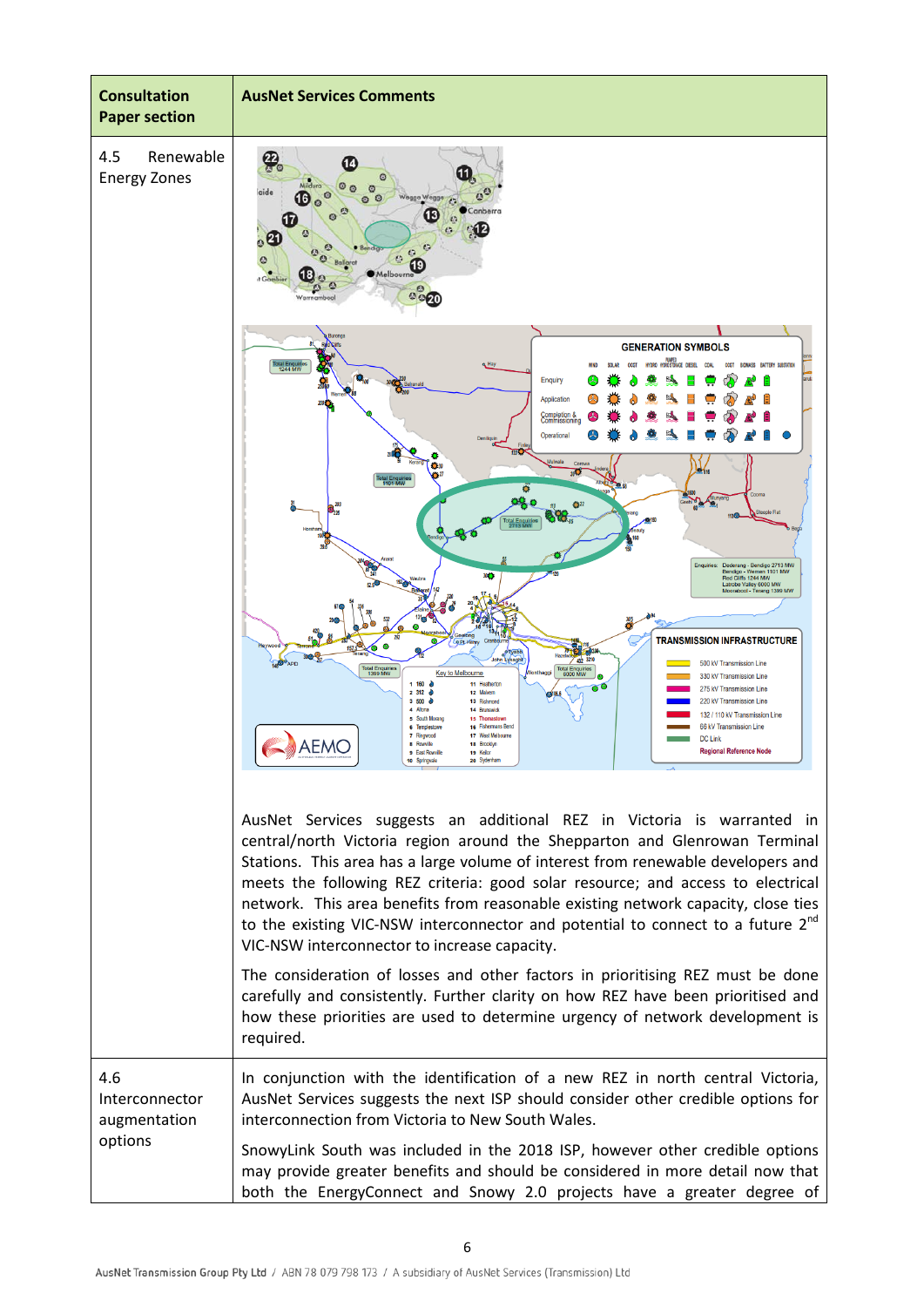

Do the proposed inputs and assumption provide a reasonable basis for assessing the value and direction of the future energy market transition? If not, please provide suggestions for improvement, particularly with regard to consumer embedded investments, large-scale generation technologies, and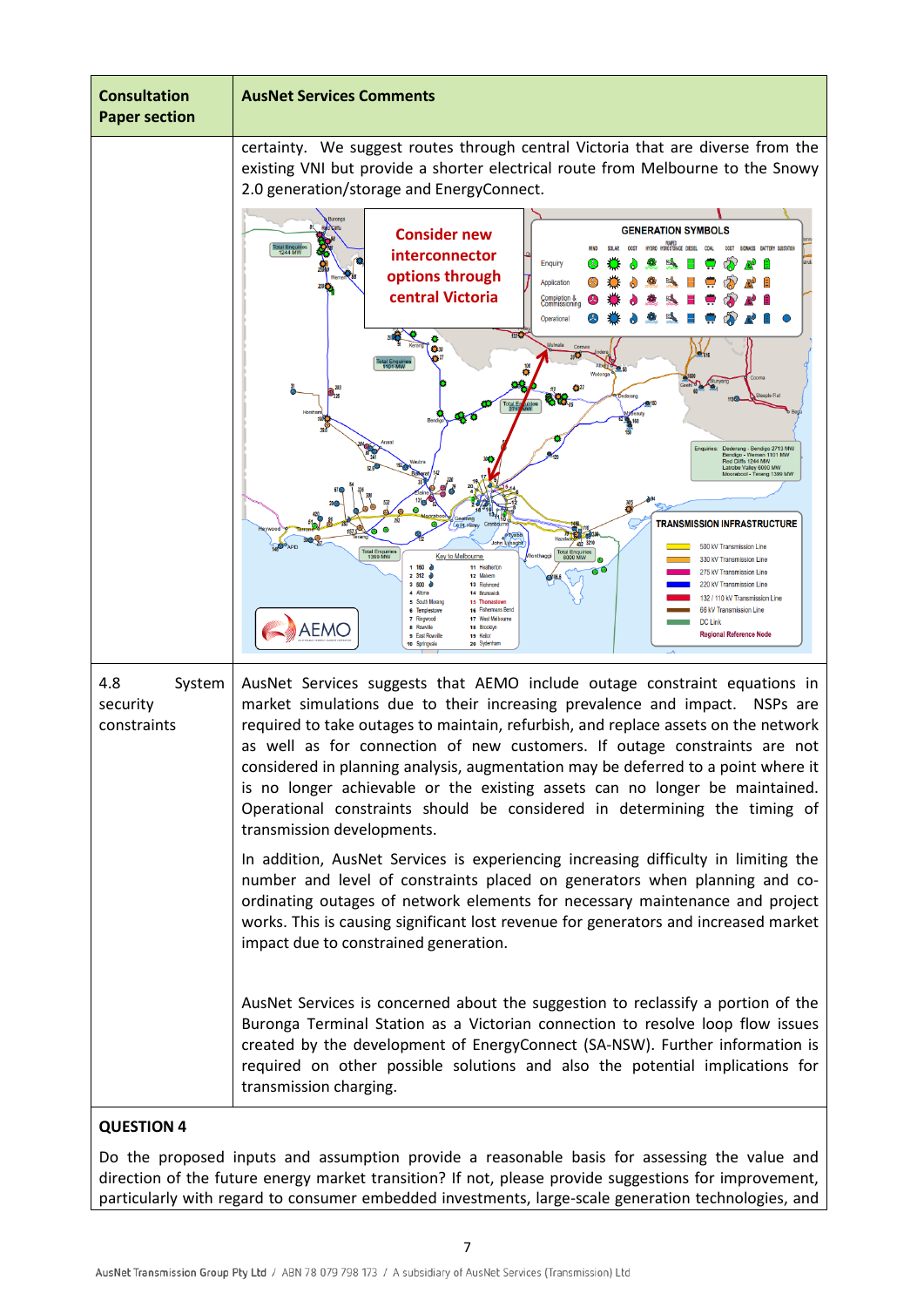**Consultation Paper section**

**AusNet Services Comments**

network and non-network options to support Australia's future energy system.

AusNet Services notes there are differences in AEMO's stated approach to modelling the Victorian Renewable Energy Target (VRET). The assumptions include the 25% target by 2020 and 50% by 2030, however has not referenced the 40% target by 2025, if not already, this mid point should be factored into the modelling assumptions.

Future additional VRET targets are likely to be added over the planning period as these mechanisms are implementing Victoria's Climate Change Act 2017 which establishes a long term target of net zero emissions by 2050. This act requires five yearly interim emissions reduction targets and the existing VRET targets are the implementation mechanism. It would appear reasonable to forecast additional targets for each five-year period up to 2050 at which point the Act requires net zero emissions.

Fast, Neutral and High DER Scenarios should factor in various VRET target trajectories to reach Net Zero emissions for Victoria generation by 2050, whilst the slow change scenario could consider a policy change that would change the parliamentary act.

# **QUESTION 5**

Do you have any other feedback on AEMO's proposed inputs and assumptions?

In the table above, AusNet Services has provided suggestions with regard to the inputs and assumptions including:

- Customer DER and how distribution network constraints may impact the ISP assumptions
- Modelling of Virtual Power Plants
- Locational factors used to identify and prioritise REZ
- Suggested a new REZ in Victoria
- Suggested alternative VIC-NSW interconnector options be included
- Suggested operational constraints be factored into the modelling, and
- Provided information on the Victorian energy policies and legislation.

Consideration and inclusion of these suggestions in the future modelling and assumptions would improve the robustness and better reflect available information.

# **QUESTION 6**

Do you have specific feedback and data on:

| Generator<br>c/<br>fixed O&M costs,<br>noting<br>the<br>inclusion of fixed<br>costs associated<br>with mines??                                                      | Loy Yang A and B share coal mine supply and make up water infrastructure.<br>Retirement of Loy Yang A generation would increase fixed O&M costs for these<br>operations on the remaining Loy Yang B generation. These impacts should be<br>considered in any review of revenue sufficiency for thermal generators.                                                                                                                                                            |
|---------------------------------------------------------------------------------------------------------------------------------------------------------------------|-------------------------------------------------------------------------------------------------------------------------------------------------------------------------------------------------------------------------------------------------------------------------------------------------------------------------------------------------------------------------------------------------------------------------------------------------------------------------------|
| e/ The approach<br>generator<br>on<br>retirements,<br>including<br>appropriate costs<br>to<br>convert<br>existing CCGTs to<br>OCGTs providing<br>peaking,<br>rather | Other factors which could contribute to generator retirements and should be<br>considered, include:<br>impact of recent safety issues / fatality and resulting operational restraints<br>across Victoria<br>The age of individual generator units and where these were commissioned<br>over a period of years, whether staging of unit retirements based on age of<br>plant is likely, or could fixed O&M costs result in retirement of all units in line<br>with the oldest? |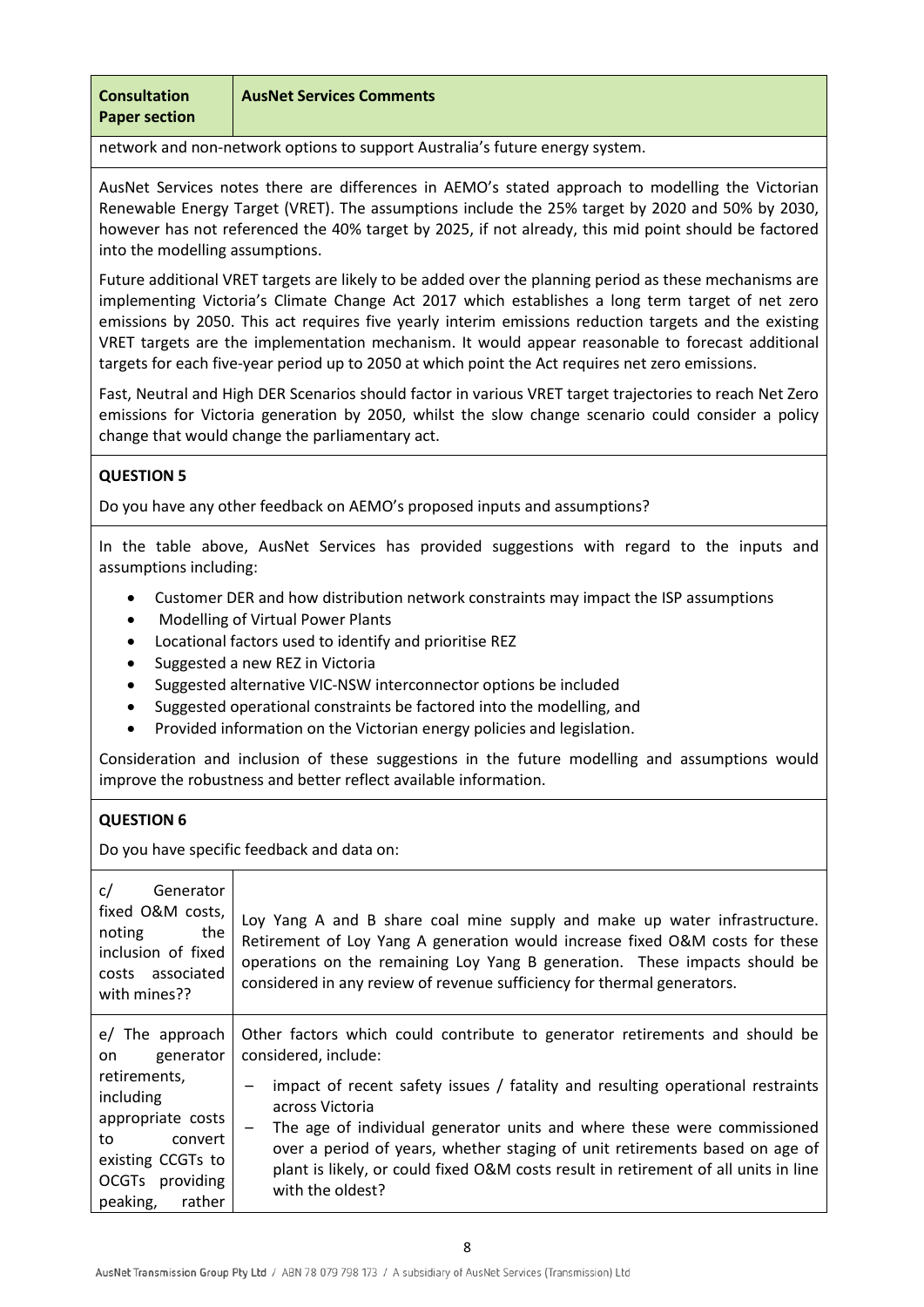| <b>Consultation</b><br><b>Paper section</b> | <b>AusNet Services Comments</b>                              |                        |                        |  |  |  |
|---------------------------------------------|--------------------------------------------------------------|------------------------|------------------------|--|--|--|
| major<br>than<br>energy<br>production role  | Unit commissioning dates for Victorian coal generation units |                        |                        |  |  |  |
|                                             | <b>Generating Unit</b>                                       | Commissioning<br>Date* | 50 yrs of<br>operation |  |  |  |
|                                             | Yallourn W Unit 1                                            | 1973                   | 2023                   |  |  |  |
|                                             | Yallourn W Unit 2                                            | 1975                   | 2025                   |  |  |  |
|                                             | Yallourn W Unit 3                                            | 1981                   | 2031                   |  |  |  |
|                                             | Yallourn W Unit 4                                            | 1982                   | 2032                   |  |  |  |
|                                             | Loy Yang A Unit 1                                            | 1984                   | 2034                   |  |  |  |
|                                             | Loy Yang A Unit 2                                            | 1985                   | 2035                   |  |  |  |
|                                             | Loy Yang A Unit 3                                            | 1987                   | 2037                   |  |  |  |
|                                             | Loy Yang A Unit 4                                            | 1988                   | 2038                   |  |  |  |
|                                             | Loy Yang B Unit 1                                            | 1993                   | 2043                   |  |  |  |
|                                             | Loy Yang B Unit 2                                            | 1996                   | 2046                   |  |  |  |
|                                             | *Sourced from publicly available information                 |                        |                        |  |  |  |

## **5. MATERIAL ISSUES FOR 2019**

#### **QUESTION 7**

For 2019 planning and forecasting activities, what, if any, material issues should be prioritised ahead of the issues proposed by AEMO?

## **No response**

## **QUESTION 8**

What other material HILP events should be considered in assessing resilience?

AusNet Services' view is that AEMO can use sensitivity analysis to explore high impact, low probability events. For example, AEMO could consider modelling the following sensitivities:

- New, unforeseen low-cost gas supplies (lower than those forecast by AEMO's consultant), due to, for example, lifting of moratoria on new gas exploration
- Prolonged loss of critical transmission network infrastructure
- Planned major augmentations such as Marinus Link or Snowy 2.0 not proceeding
- A large reduction in industrial/manufacturing demand.

#### **QUESTION 9**

What mitigation options could be considered to increase grid resilience, and how should these options be evaluated? Is AEMO's proposed approach reasonable?